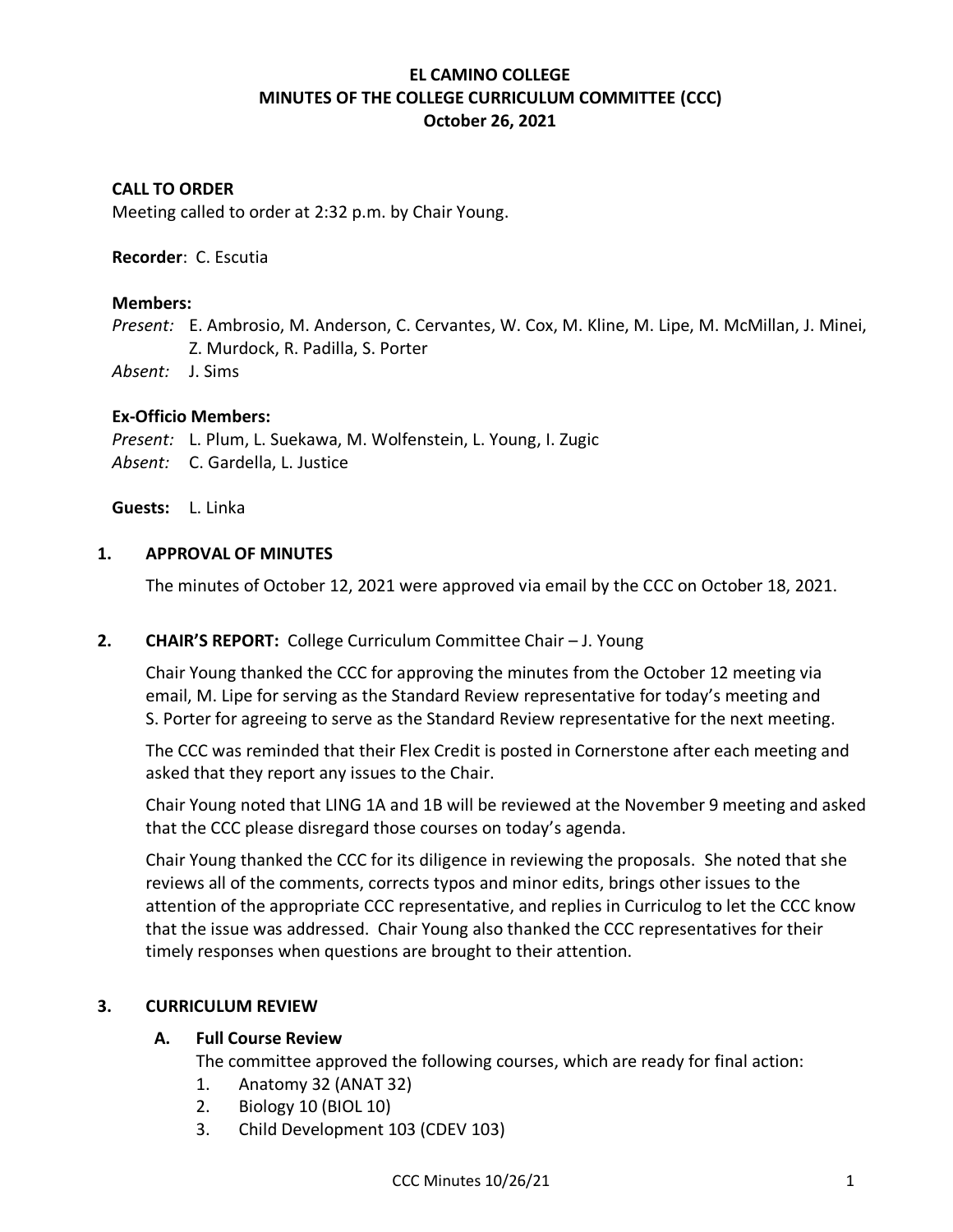- 4. Child Development 112 (CDEV 112)
- 5. Child Development 114 (CDEV 114)
- 6. Child Development 125 (CDEV 125)
- 7. Noncredit English as a Second Language 04A (NESL 04A)
- 8. Noncredit English as a Second Language 04B (NESL 04B)
- 9. Noncredit English as a Second Language 05A (NESL 05A)
- 10. Noncredit English as a Second Language 05B (NESL 05B)
- 11. Noncredit English as a Second Language 06 (NESL 06)
- 12. Noncredit English as a Second Language 07A (NESL 07A)
- 13. Noncredit English as a Second Language 07B (NESL 07B)
- 14. Noncredit English as a Second Language 07C (NESL 07C)
- 15. Noncredit English as a Second Language 08 (NESL 08)
- 16. Noncredit English as a Second Language 09A (NESL 09A)
- 17. Noncredit English as a Second Language 09B (NESL 09B)
- 18. Noncredit English as a Second Language 10 (NESL 10)
- 19. Noncredit English as a Second Language 51A (NESL 51A)
- 20. Noncredit English as a Second Language 51B (NESL 51B)
- 21. Noncredit English as a Second Language 51C (NESL 51C)
- 22. Noncredit English as a Second Language 52A (NESL 52A)
- 23. Noncredit English as a Second Language 52B (NESL 52B)
- 24. Noncredit English as a Second Language 52C (NESL 52C)
- 25. Noncredit English as a Second Language 53A (NESL 53A)
- 26. Noncredit English as a Second Language 53B (NESL 53B)
- 27. Noncredit English as a Second Language 53C (NESL 53C)

# **B. Full Program Review**

The committee approved the following programs, which are ready for final action:

1. Early Childhood Education AS-T

# **C. Consent Agenda Proposals**

The committee approved the following courses, which are ready for final action:

- 1. Child Development 104 (CDEV 104)
- 2. Child Development 106 (CDEV 106)
- 3. Child Development 107 (CDEV 107)
- 4. Child Development 108 (CDEV 108)
- 5. Child Development 110 (CDEV 110)
- 6. Child Development 150 (CDEV 150)
- 7. Geography 9 (GEOG 9)
- 8. Microbiology 33 (MICR 33)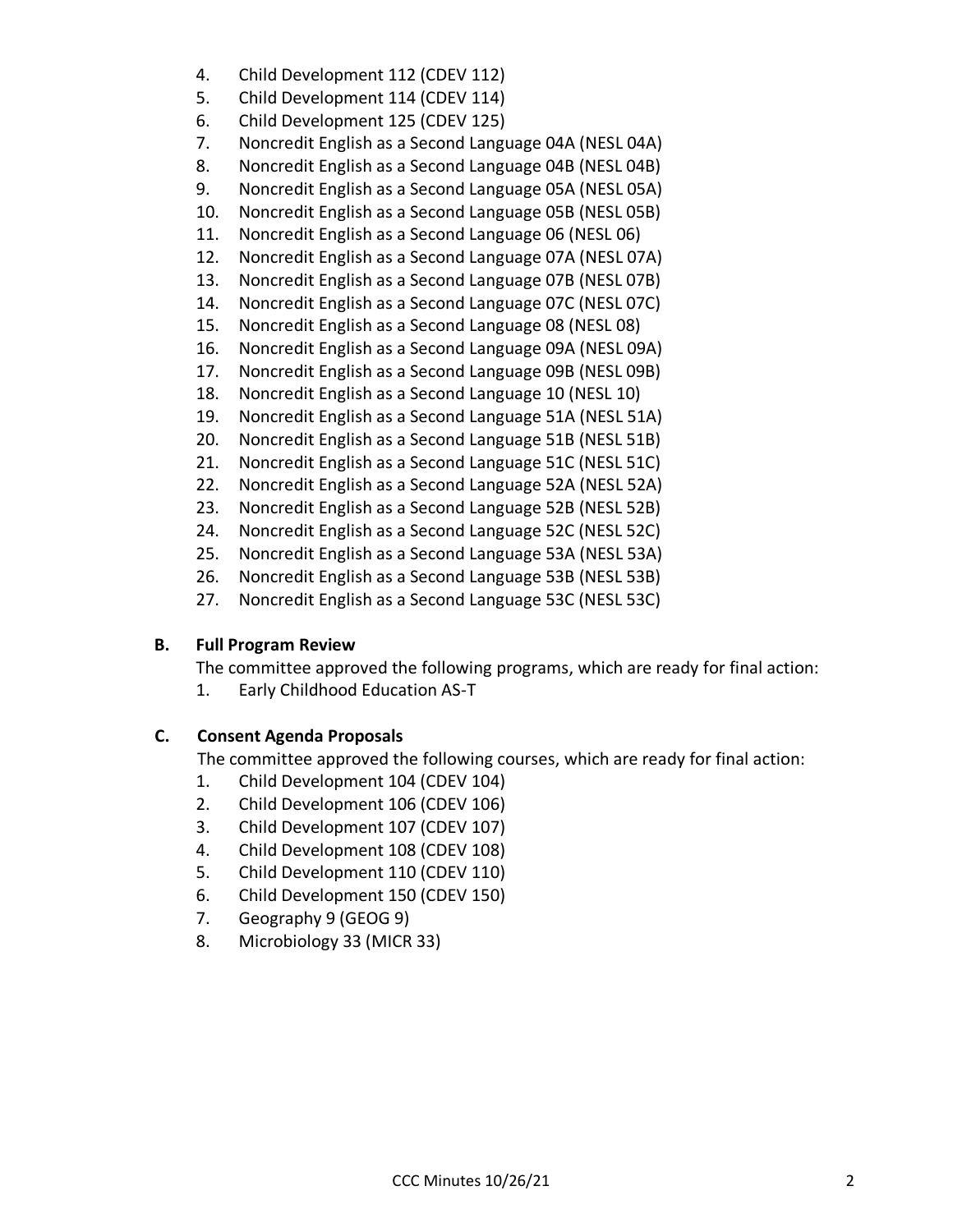#### **CURRICULUM DISCUSSION**

#### **A. Full Course Review**

#### **Behavioral & Social Sciences Division**

The following courses were presented for course review:

CDEV 103 Child Growth and Development CDEV 112 Teaching Young Children in a Diverse Society CDEV 114 Observing and Assessing Young Children CDEV 125 Child Development Practicum I

It was moved by M. Kline, seconded by C. Cervantes, that the committee approve the course proposals. The motion carried.

It was moved by M. Kline, seconded by C. Cervantes, that the committee approve the course delivery methods. The motion carried.

It was moved by M. Kline, seconded by C. Cervantes, that the committee approve the conditions of enrollment. The motion carried.

#### **Humanities Division**

The following courses were presented for course review:

NESL 04A ESL for Healthcare I NESL 04B ESL for Healthcare II NESL 05A ESL for Childhood Educators I NESL 05B ESL for Childhood Educators II NESL 06 ESL Support for Career and Technical Programs NESL 07A ESL for Math I NESL 07B ESL for Math II NESL 07C ESL for Math III NESL 08 ESL for Medical Terminology NESL 09A ESL for Anatomy and Physiology I NESL 09B ESL for Anatomy and Physiology II NESL 10 ESL for Radiologic Technology NESL 51A Introduction to English in Conversation NESL 51B Intermediate Listening, Speaking, and Pronunciation NESL 51C Advanced Listening, Speaking, and Pronunciation NESL 52A Introduction to Reading and Vocabulary Building NESL 52B Intermediate Reading and Vocabulary Building NESL 52C Advanced Reading NESL 53A Elementary Writing and Grammar NESL 53B Intermediate Writing and Grammar NESL 53C Advanced Writing and Grammar

It was moved by M. Lipe, seconded by E. Ambrosio, that the committee approve the course proposals. The motion carried.

It was moved by M. Lipe, seconded by E. Ambrosio, that the committee approve the course delivery methods. The motion carried.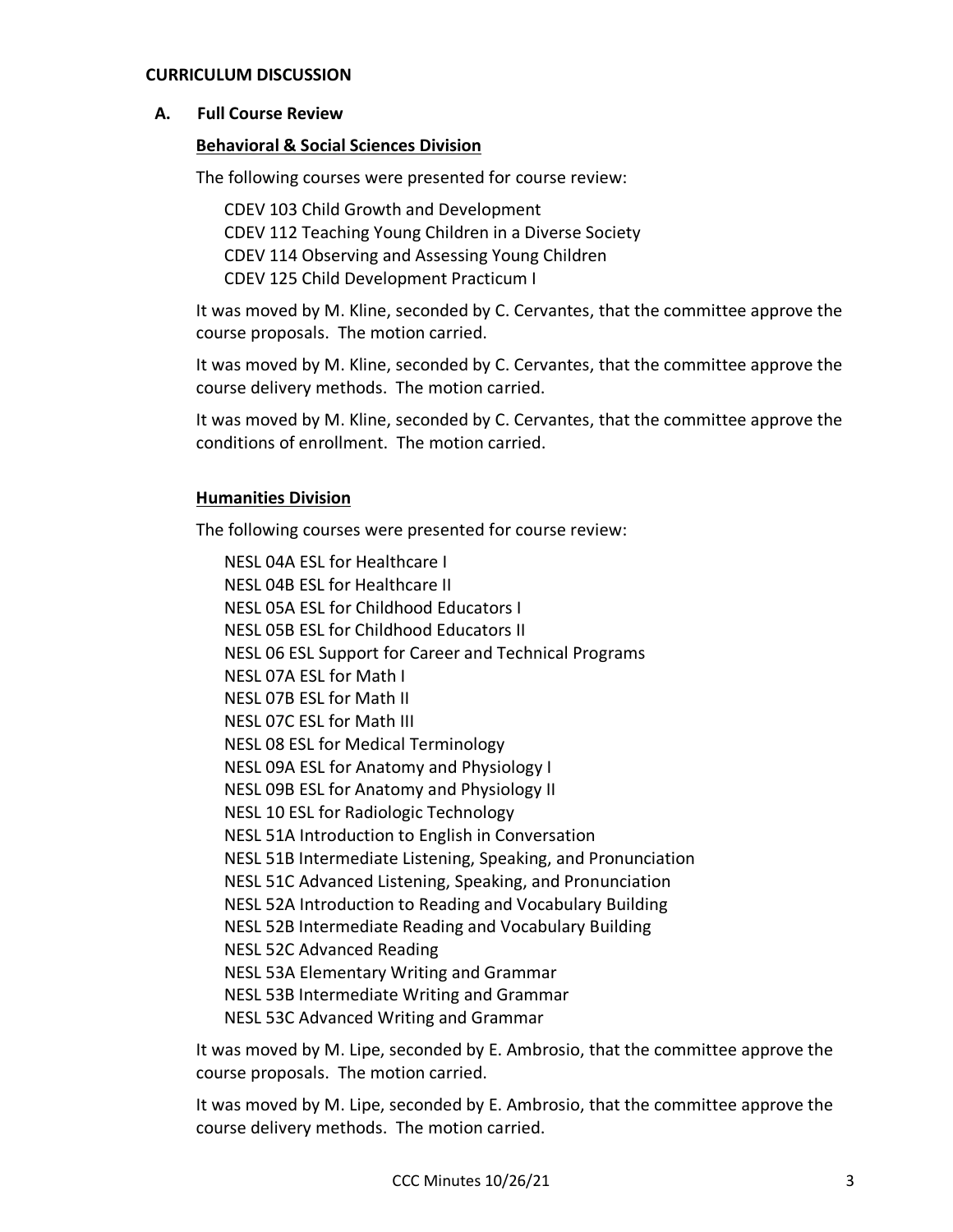It was moved by M. Lipe, seconded by E. Ambrosio, that the committee approve the conditions of enrollment. The motion carried.

## **Natural Sciences Division**

The following courses were presented for course review:

ANAT 32 General Human Anatomy BIOL 10 Fundamentals of Biology

It was moved by Z. Murdock, seconded by W. Cox, that the committee approve the course proposals. The motion carried.

It was moved by Z. Murdock, seconded by W. Cox, that the committee approve the course delivery methods. The motion carried.

It was moved by Z. Murdock, seconded by W. Cox, that the committee approve the conditions of enrollment. The motion carried.

# **B. Full Program Review**

## **Behavioral & Social Sciences Division**

The Early Childhood Education AS-T was presented for program revision.

It was moved by C. Cervantes, seconded by M. Lipe, that the committee approve the program revision proposal. The motion carried.

# **C. Consent Agenda Proposals**

It was moved by M. Kline, seconded by M. Lipe, that the committee approve the consent agenda proposals. The motion carried.

It was moved by M. Kline, seconded by M. Lipe, that the committee approve the consent agenda course delivery methods. The motion carried.

It was moved by M. Kline, seconded by M. Lipe, that the committee approve the consent agenda conditions of enrollment. The motion carried.

# **4. PREREQUISITE AND COREQUISITE TRAINING**

Chair Young provided an overview of the definitions of a prerequisite, corequisite and recommended preparation. L. Suekawa provided an overview of the categories of prerequisites and corequisites and provided examples for each. Chair Young provided an overview of the AB705 changes related to English prerequisites and explained that the Curriculum Office worked with the Humanities Division to develop standardized language to meet AB705 regulations. She presented the memo that had been developed. Chair Young went over Section VIII of the course outline and explained the requisite skills and matching skills for prerequisites, corequisites, and recommended preparations.

The information that L. Suekawa presented will be incorporated into the initial "Eligibility for English 1A" memo. It will be sent to the CCC and will be posted on the CCC website.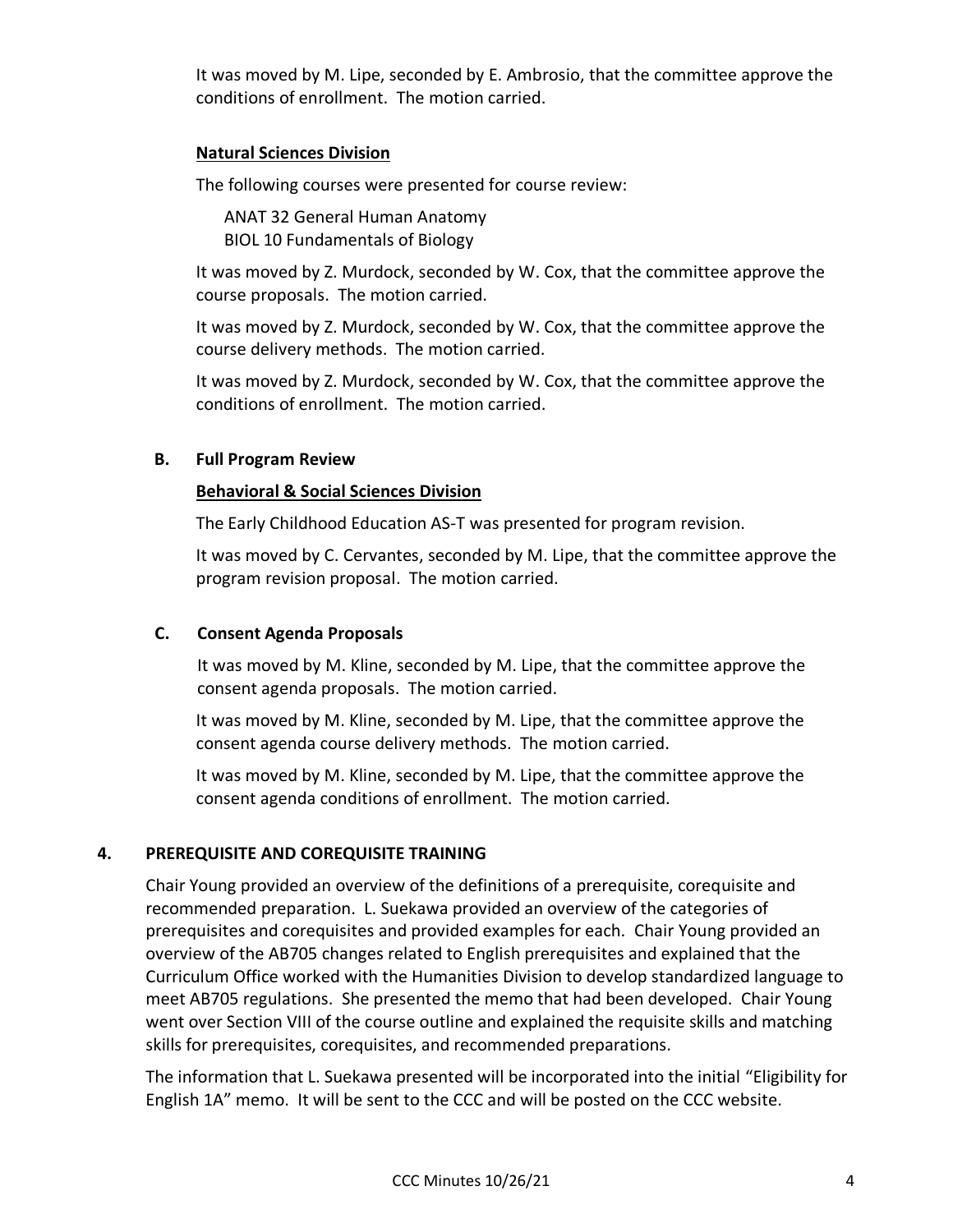## **5. CURRICULUM ADVISOR'S REPORT:** Curriculum Advisor – L. Plum

L. Plum asked the committee for input regarding the standardized verbiage for "eligibility for English 1A," which is part of numerous courses. It was proposed that when the verbiage was being revised for a recommended preparation those proposals could be part of Standard Review and placed on the consent agenda. Proposed revisions to prerequisites would continue to be part of Full Review.

Chair Young made a motion to approve the recommendation that courses submitted for AB705 wording revisions for a prerequisite go to Full Review and courses submitted for a recommended preparation go to Standard Review.

It was moved by J. Minei, seconded by S. Porter, that the committee approve the motion. The motion carried.

**6. VICE PRESIDENT'S REPORT:** Vice President of Academic Affairs – J. Sims

No report.

### **7. ANNOUNCEMENTS**

■ Next CCC Meeting: November 9, 2021 – 2:30-4:30 p.m., via Zoom

### **8. ADJOURNMENT**

Chair Young called for a motion to adjourn the meeting. J. Minei moved to adjourn, E. Ambrosio seconded, and the motion carried. Meeting was adjourned at 3:33 p.m.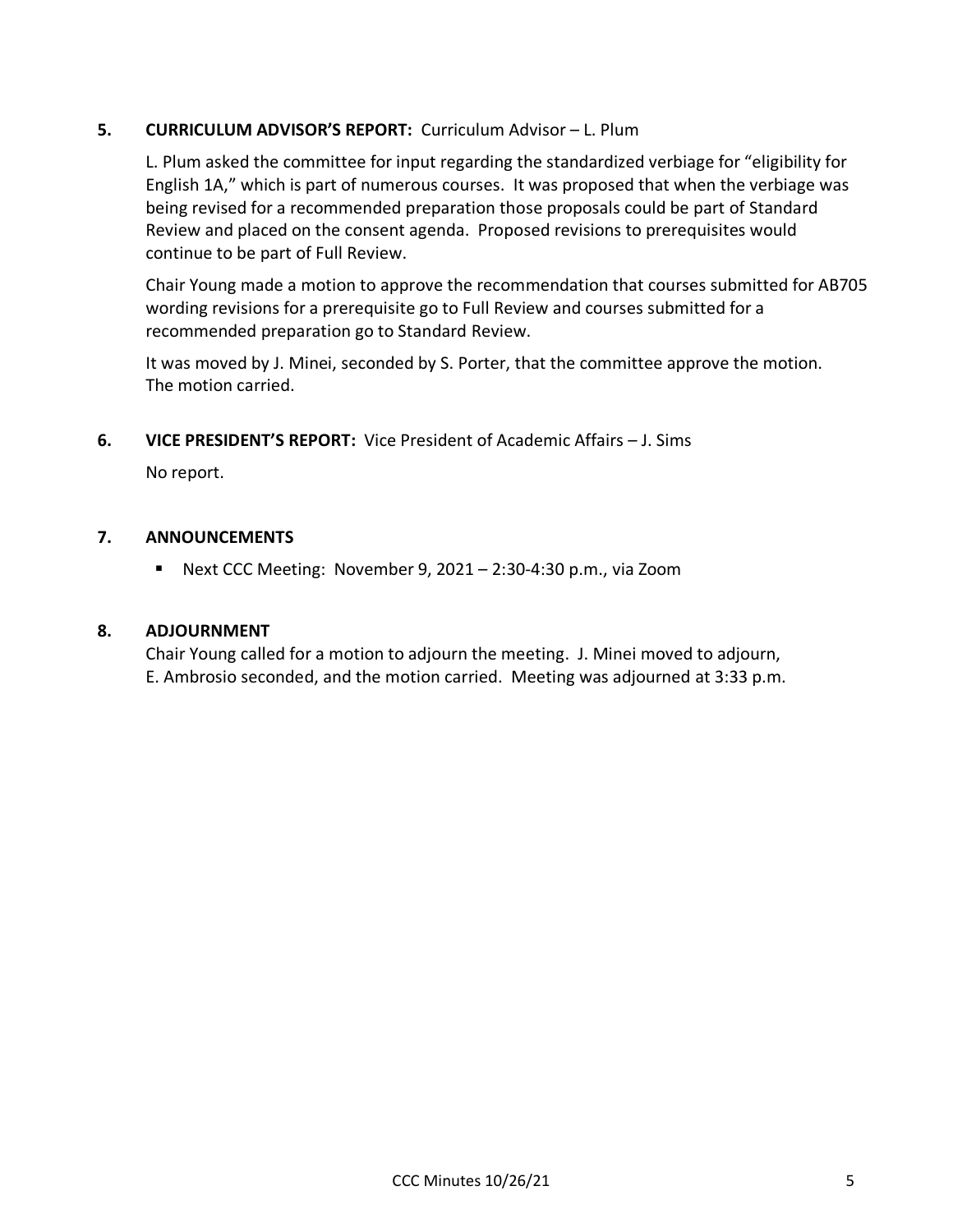|                      |                 |                                    |                         | Curriculum           |
|----------------------|-----------------|------------------------------------|-------------------------|----------------------|
| Modification         | <b>Division</b> | Course/Program Information         | Rationale/Action        | Committee            |
| <b>Type</b>          |                 |                                    |                         | <b>Approval Date</b> |
| <b>Course Review</b> | <b>BSSC</b>     | CDEV 103 Child Growth and          | Course review; Change   | 10/26/2021           |
|                      |                 | Development                        | to catalog description  |                      |
| <b>Course Review</b> | <b>BSSC</b>     | CDEV 104 The Home, The School,     | Course review           | 10/26/2021           |
|                      |                 | The Community                      |                         |                      |
| <b>Course Review</b> | <b>BSSC</b>     | CDEV 106 Care and Education for    | Course review           | 10/26/2021           |
|                      |                 | <b>Infants and Toddlers</b>        |                         |                      |
| <b>Course Review</b> | <b>BSSC</b>     | CDEV 107 Infant/Toddler            | Course review           | 10/26/2021           |
|                      |                 | Development                        |                         |                      |
| <b>Course Review</b> | <b>BSSC</b>     | CDEV 108 Principles and Practices  | Course review           | 10/26/2021           |
|                      |                 | of Teaching Young Children         |                         |                      |
| <b>Course Review</b> | <b>BSSC</b>     | CDEV 110 Child Health, Safety, and | Course review           | 10/26/2021           |
|                      |                 | Nutrition                          |                         |                      |
| <b>Course Review</b> | <b>BSSC</b>     | CDEV 112 Teaching Young Children   | Course review; Change   | 10/26/2021           |
|                      |                 | in a Diverse Society               | to catalog description  |                      |
| <b>Course Review</b> | <b>BSSC</b>     | CDEV 114 Observing and Assessing   | Course review; Change   | 10/26/2021           |
|                      |                 | Young Children                     | to catalog description  |                      |
| <b>Course Review</b> | <b>BSSC</b>     | CDEV 125 Child Development         | Course review; Changes  | 10/26/2021           |
|                      |                 | Practicum I                        | to conditions of        |                      |
|                      |                 |                                    | enrollment; descriptive |                      |
|                      |                 |                                    | title                   |                      |
| <b>Course Review</b> | <b>BSSC</b>     | CDEV 150 Introduction to Children  | Course review           | 10/26/2021           |
|                      |                 | with Special Needs                 |                         |                      |
| Course Review        | <b>HUMA</b>     | NESL 04A ESL for Healthcare I      | Course review; Change   | 10/26/2021           |
|                      |                 |                                    | to grading method       |                      |
| <b>Course Review</b> | <b>HUMA</b>     | NESL 04B ESL for Healthcare II     | Course review; Change   | 10/26/2021           |
|                      |                 |                                    | to grading method       |                      |
| Course Review        | <b>HUMA</b>     | NESL 05A ESL for Childhood         | Course review; Change   | 10/26/2021           |
|                      |                 | Educators I                        | to grading method       |                      |
| <b>Course Review</b> | <b>HUMA</b>     | NESL 05B ESL for Childhood         | Course review; Change   | 10/26/2021           |
|                      |                 | <b>Educators II</b>                | to grading method       |                      |
| <b>Course Review</b> | <b>HUMA</b>     | NESL 06 ESL Support for Career     | Course review; Change   | 10/26/2021           |
|                      |                 | and Technical Programs             | to grading method       |                      |
| <b>Course Review</b> | <b>HUMA</b>     | NESL 07A ESL for Math I            | Course review; Change   | 10/26/2021           |
|                      |                 |                                    | to grading method       |                      |
| <b>Course Review</b> | <b>HUMA</b>     | NESL 07B ESL for Math II           | Course review; Change   | 10/26/2021           |
|                      |                 |                                    | to grading method       |                      |
| Course Review        | <b>HUMA</b>     | NESL 07C ESL for Math III          | Course review; Change   | 10/26/2021           |
|                      |                 |                                    | to grading method       |                      |
| <b>Course Review</b> | <b>HUMA</b>     | NESL 08 ESL for Medical            | Course review; Change   | 10/26/2021           |
|                      |                 | Terminology                        | to grading method       |                      |
| <b>Course Review</b> | <b>HUMA</b>     | NESL 09A ESL for Anatomy and       | Course review; Change   | 10/26/2021           |
|                      |                 | Physiology I                       | to grading method       |                      |